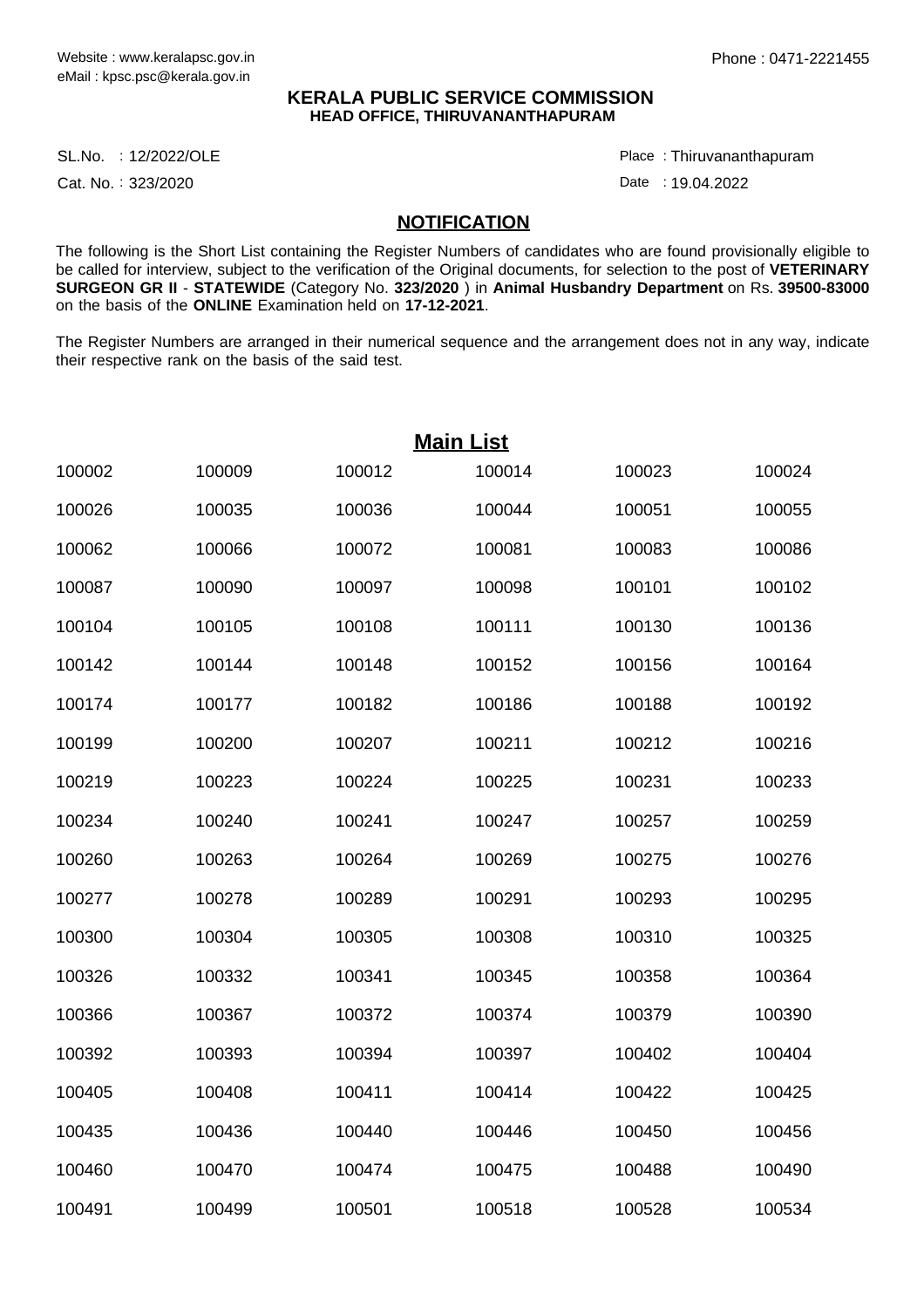VETERINARY SURGEON GR II STATEWIDE

| 100535 | 100542                    | 100544 | 100546                       | 100552 | 100559 |  |  |  |
|--------|---------------------------|--------|------------------------------|--------|--------|--|--|--|
| 100573 | 100575                    | 100577 | 100579                       | 100580 | 100581 |  |  |  |
| 100583 | 100587                    | 100588 | 100589                       | 100591 | 100592 |  |  |  |
| 100596 | 100598                    | 100600 | 100604                       | 100606 | 100607 |  |  |  |
| 100612 | 100614                    | 100615 | 100616                       | 100618 | 100619 |  |  |  |
| 100625 | 100628                    | 100630 | 100636                       | 100637 | 100642 |  |  |  |
| 100646 | 100649                    | 100651 | 100652                       | 100653 | 100655 |  |  |  |
| 100660 | 100661                    | 100668 | 100669                       | 100674 | 100676 |  |  |  |
| 100678 | 100690                    | 100693 | 100695                       | 100697 | 100699 |  |  |  |
| 100700 | 100702                    | 100708 | 100710                       | 100712 | 100714 |  |  |  |
| 100721 | 100722                    | 100728 | 100730                       | 100737 | 100744 |  |  |  |
| 100746 | 100749                    | 100752 | 100754                       | 100755 | 100763 |  |  |  |
| 100766 | 100767                    | 100768 | 100772                       | 100773 | 100776 |  |  |  |
| 100781 | 100783                    | 100784 | 100792                       | 100804 | 100808 |  |  |  |
| 100811 | 100817                    | 100818 | 100820                       | 100823 | 100827 |  |  |  |
| 100828 | 100834                    | 100837 | 100841                       | 100848 | 100853 |  |  |  |
| 100857 | 100860                    | 100863 |                              |        |        |  |  |  |
|        | <b>Supplementary List</b> |        |                              |        |        |  |  |  |
|        |                           |        | <b>Ezhava/Thiyya/Billava</b> |        |        |  |  |  |
| 100001 | 100004                    | 100006 | 100008                       | 100018 | 100019 |  |  |  |
| 100020 | 100022                    | 100028 | 100030                       | 100033 | 100037 |  |  |  |
| 100040 | 100048                    | 100049 | 100052                       | 100056 | 100058 |  |  |  |
| 100060 | 100061                    | 100063 | 100074                       | 100077 | 100106 |  |  |  |
| 100128 | 100134                    | 100137 | 100139                       | 100140 | 100143 |  |  |  |
| 100158 | 100159                    | 100168 | 100191                       | 100197 | 100206 |  |  |  |
| 100215 | 100218                    | 100221 | 100226                       | 100227 | 100235 |  |  |  |
| 100239 | 100242                    | 100243 | 100245                       | 100250 | 100251 |  |  |  |
| 100252 | 100268                    | 100280 | 100281                       | 100282 | 100283 |  |  |  |
| 100287 | 100297                    | 100316 | 100321                       | 100329 | 100333 |  |  |  |
| 100335 | 100337                    | 100349 | 100351                       | 100353 | 100378 |  |  |  |
| 100380 | 100381                    | 100388 | 100430                       | 100434 | 100438 |  |  |  |
| 100443 | 100452                    | 100457 | 100458                       | 100462 | 100467 |  |  |  |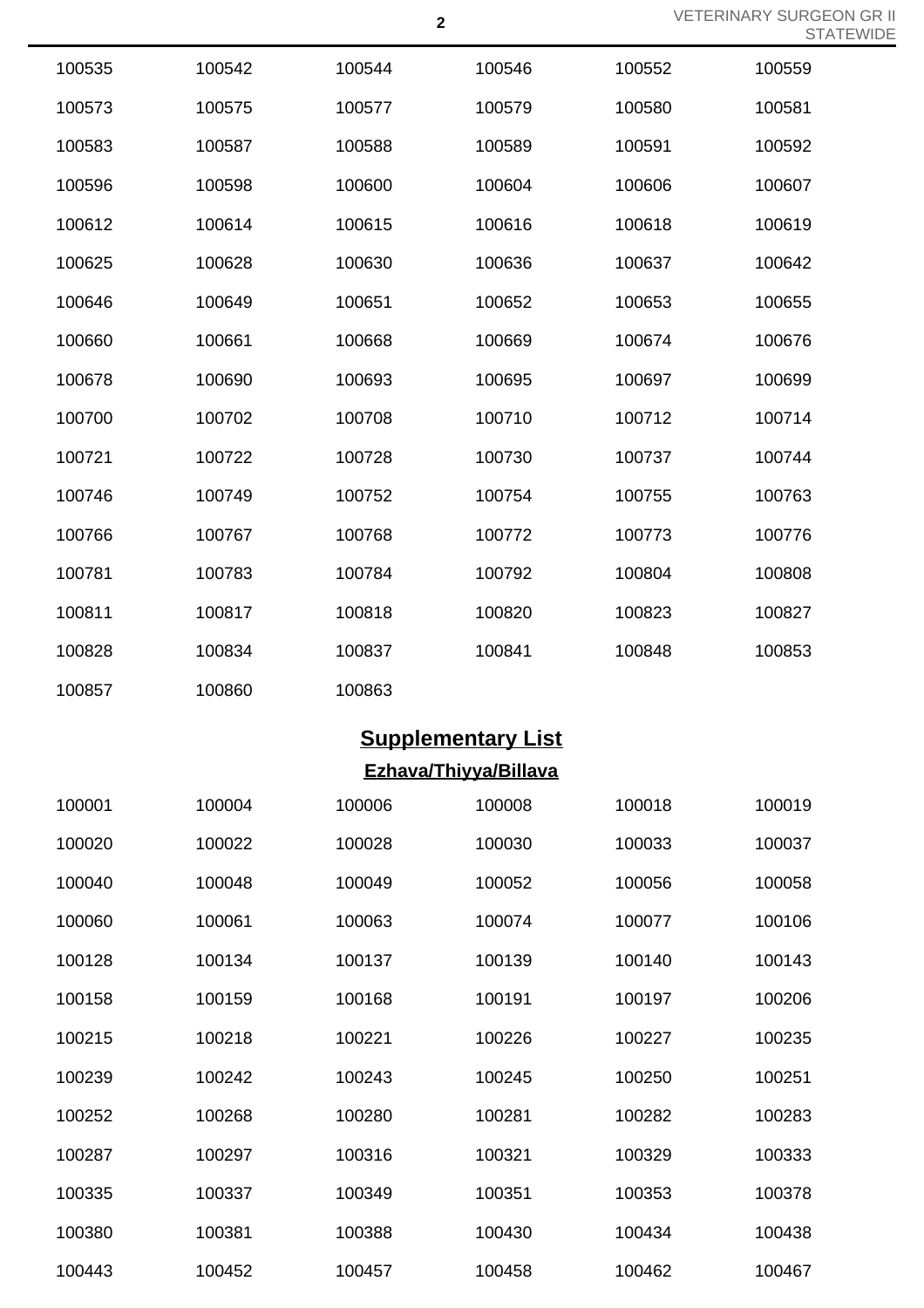VETERINARY SURGEON GR II STATEWIDE

|        |                 |                        |        |        | $\cup$ if |
|--------|-----------------|------------------------|--------|--------|-----------|
| 100480 | 100483          | 100485                 | 100487 | 100489 | 100505    |
| 100507 | 100510          | 100513                 | 100517 | 100526 | 100545    |
| 100549 | 100563          | 100572                 | 100574 | 100584 | 100585    |
| 100590 | 100594          | 100601                 | 100605 | 100611 | 100621    |
| 100627 | 100632          | 100635                 | 100644 | 100650 | 100656    |
| 100666 | 100670          | 100680                 | 100684 | 100687 | 100694    |
| 100696 | 100703 DA-LD/CP | 100705                 | 100707 | 100724 | 100725    |
| 100736 | 100740          | 100742                 | 100747 | 100748 | 100750    |
| 100760 | 100770          | 100777                 | 100793 | 100795 | 100800    |
| 100801 | 100805          | 100810                 | 100815 | 100816 | 100830    |
| 100833 | 100835          | 100850                 | 100856 | 100858 | 100861    |
| 100870 |                 |                        |        |        |           |
|        |                 | <b>Scheduled Caste</b> |        |        |           |
| 100021 | 100141          | 100146                 | 100195 | 100209 | 100228    |
| 100254 | 100292          | 100347                 | 100382 | 100418 | 100502    |
| 100504 | 100561          | 100566                 | 100569 | 100576 | 100608    |
| 100609 | 100658          | 100733 DA-LD/CP        | 100764 | 100803 | 100845    |
| 100875 |                 |                        |        |        |           |
|        |                 | <b>Scheduled Tribe</b> |        |        |           |
|        |                 | Nil                    |        |        |           |
|        |                 | <b>Muslim</b>          |        |        |           |
| 100031 | 100038          | 100041                 | 100057 | 100071 | 100096    |
| 100117 | 100122          | 100123                 | 100129 | 100145 | 100150    |
| 100153 | 100154          | 100161                 | 100163 | 100170 | 100208    |
| 100214 | 100217          | 100232                 | 100236 | 100248 | 100258    |
| 100294 | 100317          | 100320                 | 100327 | 100334 | 100365    |
| 100375 | 100399          | 100413                 | 100421 | 100429 | 100454    |
| 100466 | 100472          | 100476                 | 100477 | 100482 | 100492    |

100553 100567 100578 100602 100603

100629 100643 100662 100664 100671

100675 100679 100682 100683 100691

100698 100715 100716 100719 100720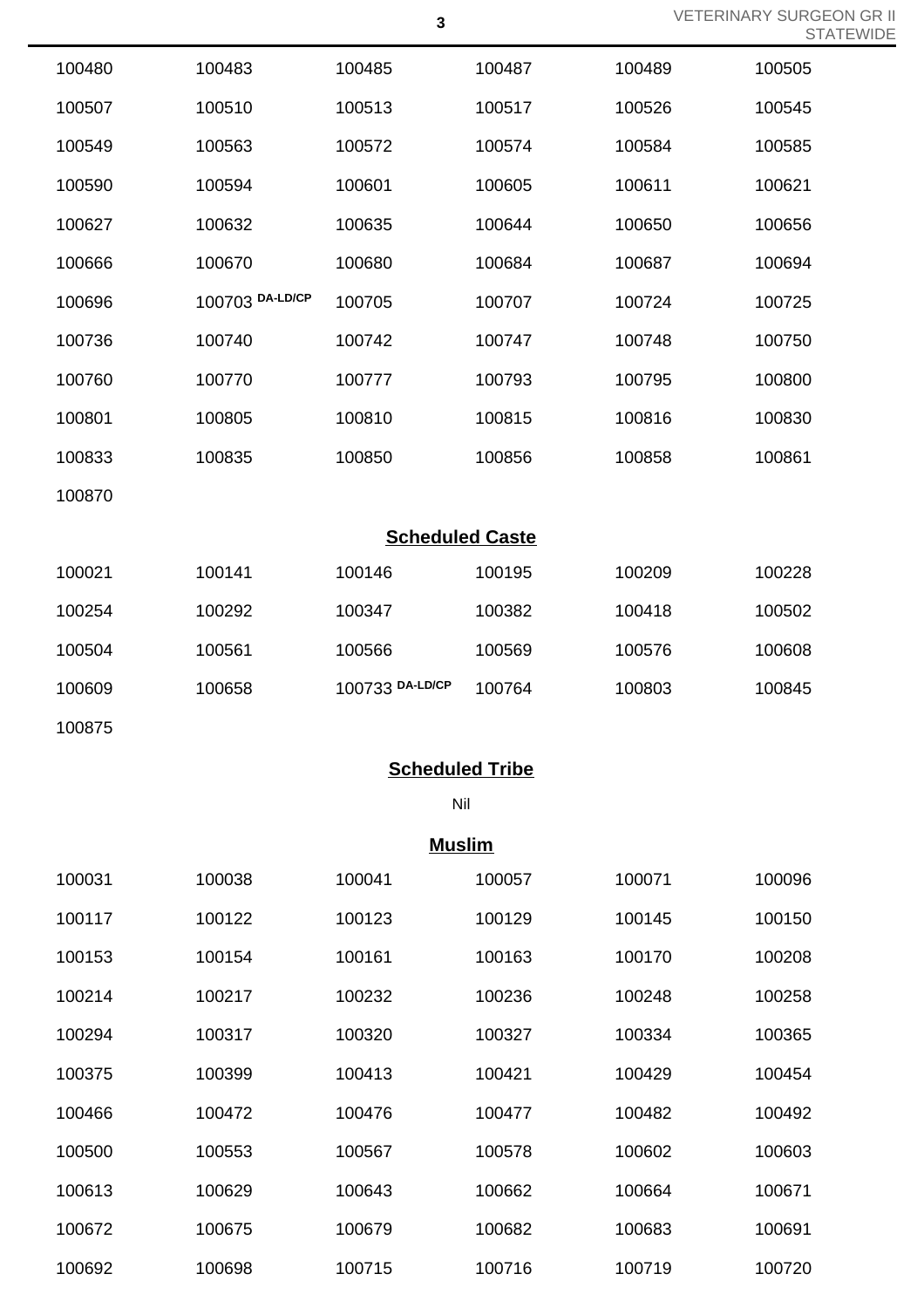VETERINARY SURGEON GR II STATEWIDE

| 100731            | 100732 | 100734 | 100735                     | 100739 | 100741 |  |  |
|-------------------|--------|--------|----------------------------|--------|--------|--|--|
| 100753            | 100758 | 100759 | 100761                     | 100762 | 100774 |  |  |
| 100791            | 100794 | 100797 | 100798                     | 100799 | 100806 |  |  |
| 100807            | 100812 | 100814 | 100831                     | 100836 | 100842 |  |  |
| 100847            | 100851 | 100852 | 100859                     | 100862 | 100871 |  |  |
|                   |        |        | <b>Latin Catholics/A.I</b> |        |        |  |  |
| 100016            | 100046 | 100147 | 100202                     | 100307 | 100314 |  |  |
| 100352            | 100359 | 100362 | 100389                     | 100406 | 100409 |  |  |
| 100461            | 100498 | 100508 | 100560                     | 100595 |        |  |  |
|                   |        |        | <b>OBC</b>                 |        |        |  |  |
| 100003            | 100007 | 100027 | 100075                     | 100118 | 100124 |  |  |
| 100125            | 100127 | 100194 | 100203                     | 100270 | 100313 |  |  |
| 100318            | 100407 | 100426 | 100511                     | 100540 | 100557 |  |  |
| 100558            | 100570 | 100631 | 100634                     | 100645 | 100648 |  |  |
| 100677            | 100704 | 100765 | 100788                     | 100809 | 100839 |  |  |
| 100843            | 100866 |        |                            |        |        |  |  |
| <b>Viswakarma</b> |        |        |                            |        |        |  |  |
| 100010            | 100017 | 100059 | 100095                     | 100107 | 100183 |  |  |
| 100189            | 100271 | 100340 | 100368                     | 100432 | 100444 |  |  |
| 100495            | 100520 | 100525 | 100555                     | 100564 | 100568 |  |  |
| 100626            | 100633 | 100640 | 100729                     | 100751 | 100756 |  |  |
| 100757            | 100782 | 100844 | 100868                     | 100874 |        |  |  |
| <b>SIUC Nadar</b> |        |        |                            |        |        |  |  |
| 100005            | 100085 | 100089 | 100092                     | 100093 | 100126 |  |  |
| 100133            |        |        |                            |        |        |  |  |

# **Scheduled Caste Converts to Christianity**

Nil

## **Dheevara**

| 100299 | 100339 | 100494             | 100726 | 100849 |  |  |
|--------|--------|--------------------|--------|--------|--|--|
|        |        | <b>Hindu Nadar</b> |        |        |  |  |
| 100034 | 100050 | 100067             | 100119 |        |  |  |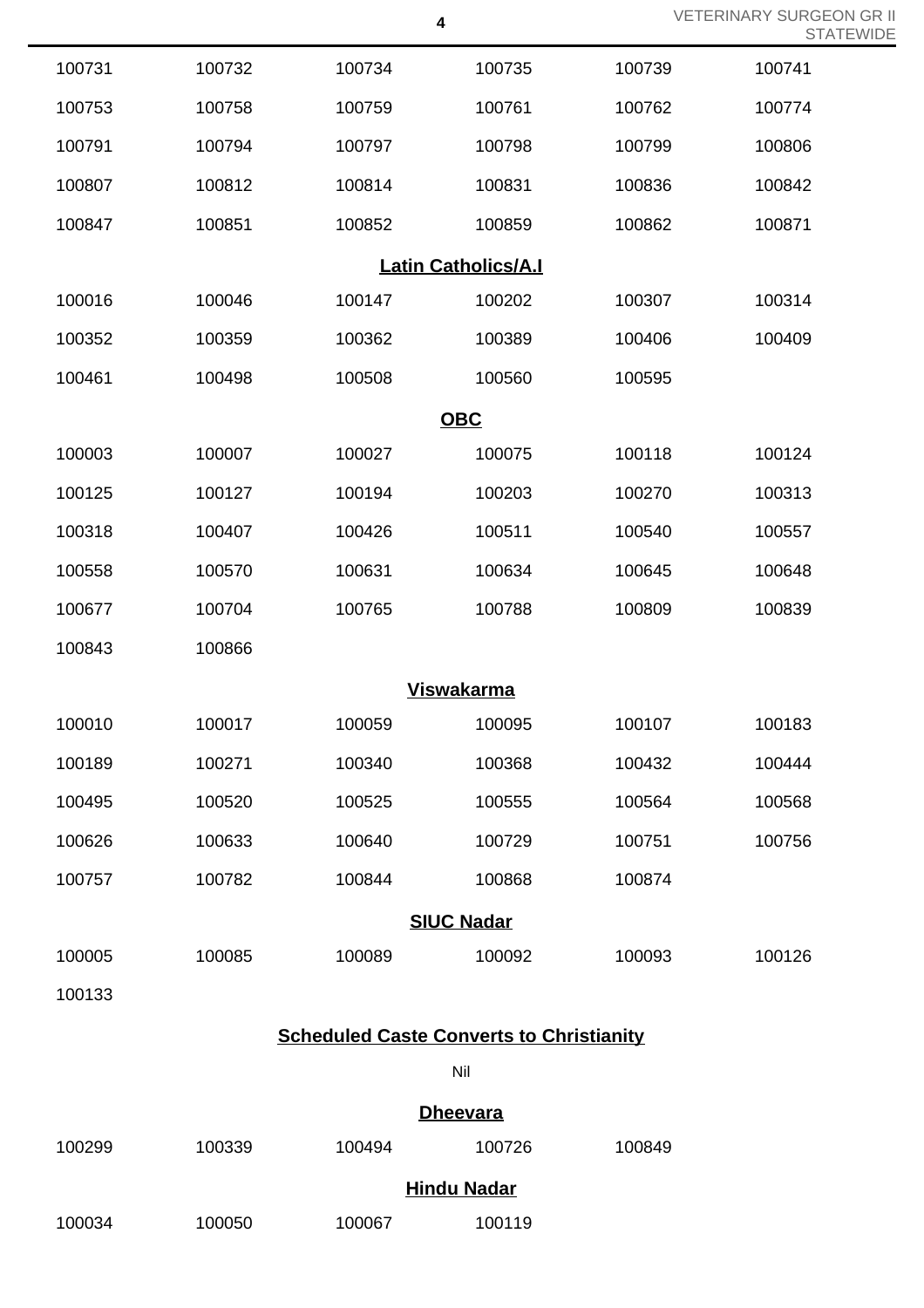| <b>Economically Weaker Section</b> |        |        |        |                           |        |  |  |
|------------------------------------|--------|--------|--------|---------------------------|--------|--|--|
| 100032                             | 100043 | 100045 | 100070 | 100076                    | 100091 |  |  |
| 100121                             | 100132 | 100149 | 100162 | <b>DA-LD/CP</b><br>100171 | 100175 |  |  |
| 100181                             | 100184 | 100204 | 100205 | 100210                    | 100213 |  |  |
| 100244                             | 100302 | 100343 | 100356 | 100360                    | 100363 |  |  |
| 100376                             | 100377 | 100385 | 100386 | 100417                    | 100437 |  |  |
| 100445                             | 100448 | 100463 | 100471 | 100478                    | 100479 |  |  |
| 100527                             | 100532 | 100537 | 100582 | 100620                    | 100624 |  |  |
| 100663                             | 100685 | 100769 | 100789 | 100790                    | 100869 |  |  |
|                                    |        |        |        |                           |        |  |  |

# **List of Differently Abled Candidates for 3% Reservation**

### **Low Vision**

Not Eligible

### **Hearing Impairment**

Not Eligible

# **Locomotor Disability / Cerebral Palsy**

100171 **DA-LD/CP** 100331 **DA-LD/CP** 100344 **DA-LD/CP** 100400 **DA-LD/CP** 100497 **DA-LD/CP** 100703 **DA-LD/CP**

100733 **DA-LD/CP**